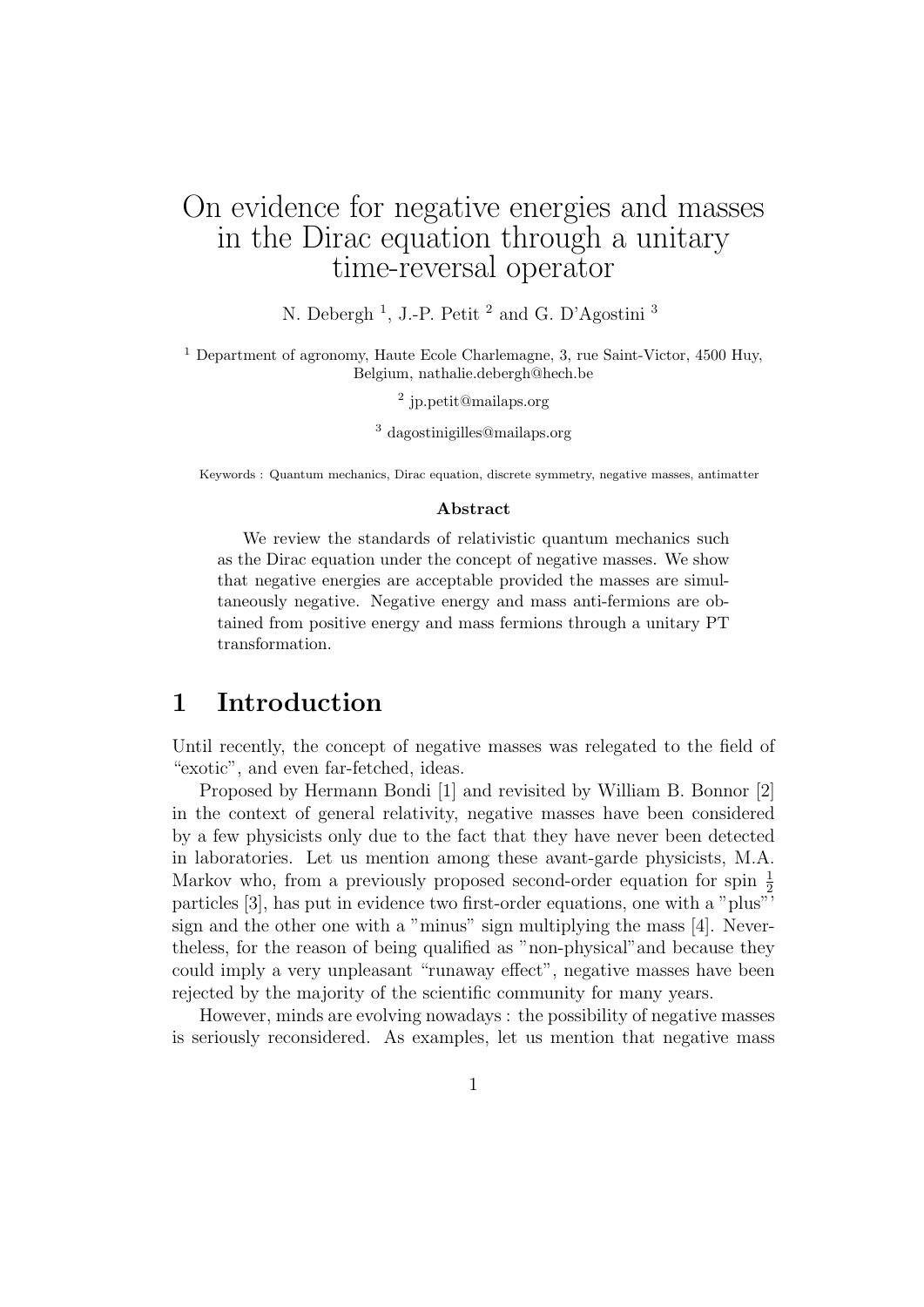solutions have been considered within a Schwarzschild–de Sitter geometry [5] or in various aspects of physics [6], going from wormholes to strings. In [7], it was shown that negative mass can produce a Schwarzschild solution without violating the energy condition. The Dirac equation has also been considered with the two possibilities of signs for the mass and it was shown [8] that positive as well as negative energies can arise.

Besides these theoretical contributions, a negative effective inertial mass has been experimentally realized by cooling rubidium atoms with lasers as stated in [9].

A further reason for this renewed interest in negative masses is the following. We have mentioned the "runaway effect" as one of the main causes for leaving these masses away. What is it from ? As well known, general relativity stands that Universe is a manifold equipped with a metric *gµν* according to the Einstein equation

$$
R_{\mu\nu} - \frac{1}{2} R g_{\mu\nu} = \chi T_{\mu\nu}
$$

The matter energy tensor  $T_{\mu\nu}$  is the source of the gravitational field.

The paradox comes from the fact that it is arbitrarily assumed that particles of positive or negative masses immersed in the same gravitational field, react in the same way. Indeed, as there is only one metric, the effect on each particle from that field created by a positive or negative (in that case  $T \rightarrow -T$ ) mass is the following :

- Positive mass attracts both other positive masses and negative masses
- Negative mass repels both other negative masses and positive masses

This means that the particle of negative mass pursues, in a uniformly accelerated movement with a conserved kinetic energy, the particle of positive mass. Indeed, due to their respective signs, the kinetic energy of the positive mass is simultaneously, while remaining in the same ratio, compensated by that of the positive mass irrespective of the increase of the speed.

Besides the fact that this "runaway effect" violates the action-reaction principle, it also disagrees with experimental data [10].

If we deviate from the assumption that positive and negative masses react in the same way, we need two metrics and a set of two field equations, generalizing the Einstein one. A model ( the Janus cosmological model or JCM) with such two coupled field equations has been proposed [11]. The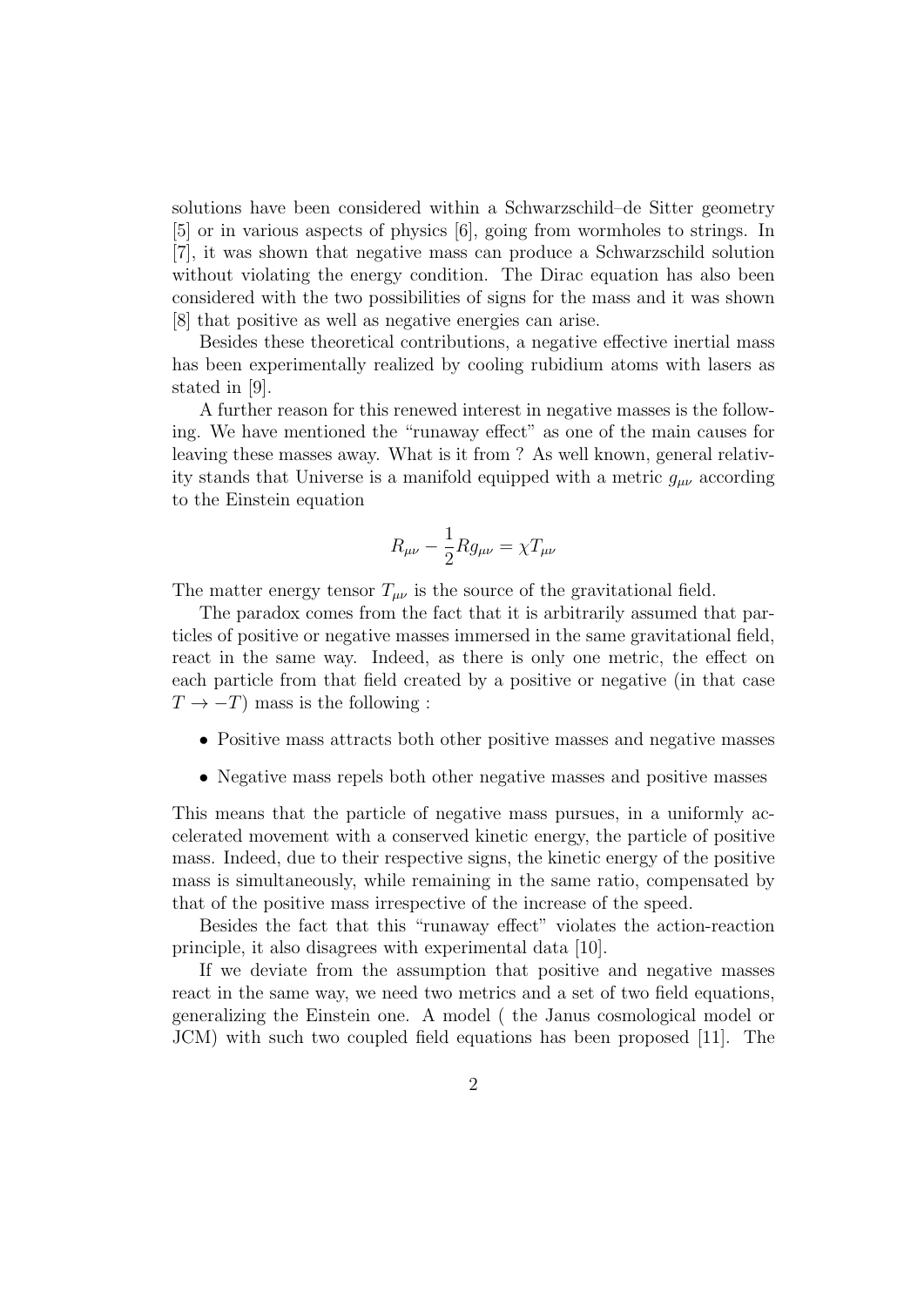subsequent Newtonian approximation provides the following corresponding interaction rules :

- Positive mass attracts positive masses and repels negative masses
- Negative mass attracts negative masses and repels positive masses

The JCM perfectly fits available observational data [12] and restores the action-reaction as well as the equivalence principles. This certainly gives substance to the study of negative masses.

Despite of the growing interest in negative masses, there were very few papers devoted to the subject within the quantum mechanical paradigm. Let us cite  $[13]$  where the concept of negative mass is used to solve Schrödinger equations.

The purpose of this article is to initiate a study of the impact of negative masses on relativistic quantum mechanics by taking a new look at its standards such as the Dirac equation (for a review of these standards, see, for instance, Section 2.3 of [14]).

The reason to do so is that relativistic quantum mechanics naturally puts in evidence negative energies having an unpleasant consequence which can be avoided if masses are negative, too. Indeed, one of the arguments for having given up the Klein-Gordon equation is the fact that the density of probability is, up to the square of a normalization factor, the ratio  $\frac{E}{m}$ . It is obvious to see that this probability is positive if energies and masses have the same sign. So, negative energies can be restored if masses are negative, too.

The contents is distributed as follows. In Section 2, we show that if the time-reversal operator is chosen as unitary, masses become negative (while an anti-unitary one leads to positive masses). In Section 3, we realize this unitary operator within the Dirac formalism. States corresponding to antifermions are then associated with negative masses and energies. We conclude in Section 4.

We work in the following in the standard units. Greek letters run from 0 to 3 while Latin indices are equal to 1, 2, 3.

### **2 Unitarity of the time-reversal operator**

First, let us recall that a unitary operator U is defined through

$$
\langle U\psi|U\phi \rangle = \langle \psi|\phi \rangle \tag{1}
$$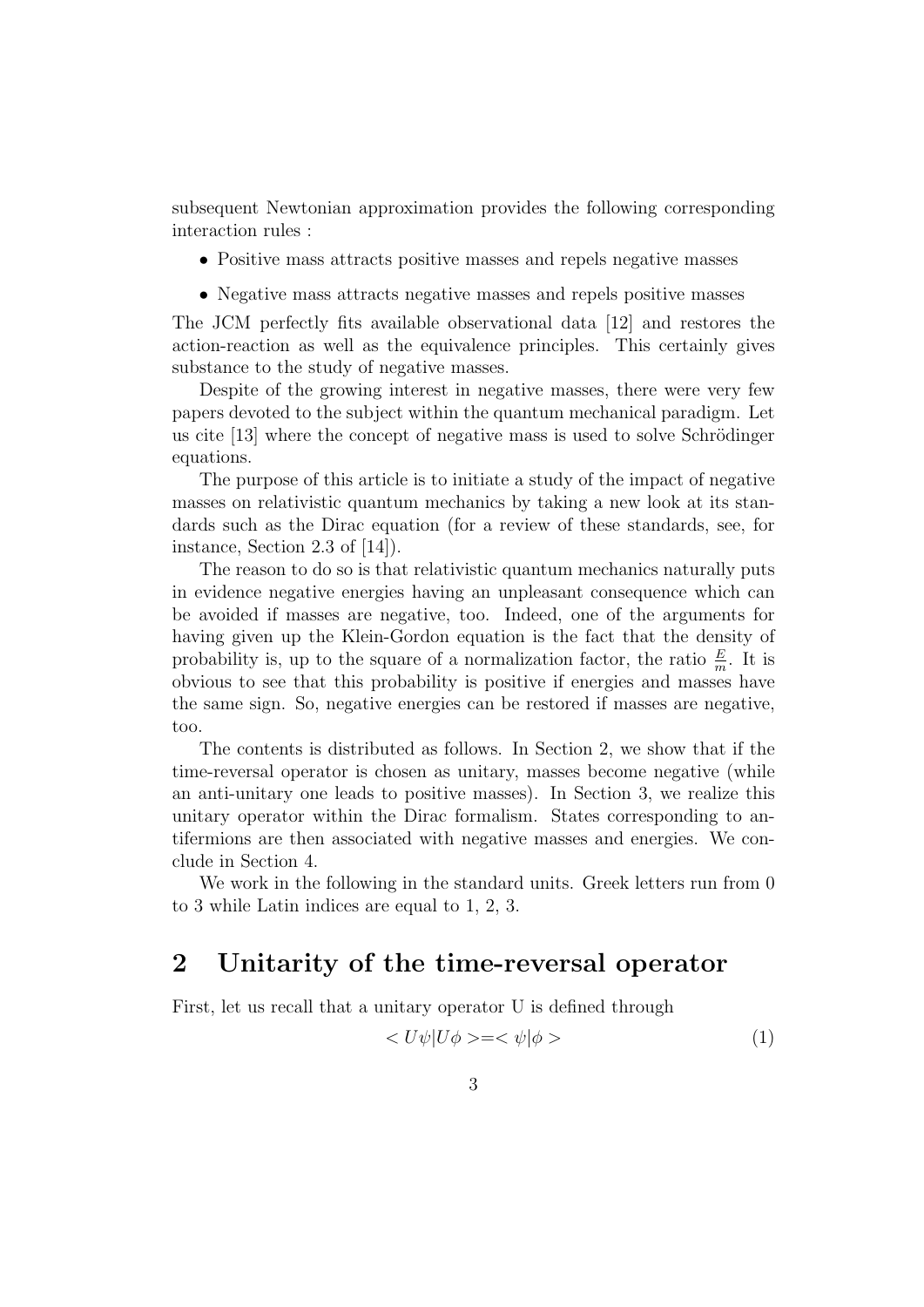for all states  $|\psi\rangle$  and  $|\phi\rangle$  of the Hilbert space H. It is also a linear operator

$$
U(a|\psi > +b|\phi >) = a U|\psi > +b U|\phi > , a, b \in C
$$
 (2)

An operator A is anti-unitary if it obeys

$$
\langle A\psi | A\phi \rangle = \langle \psi | \phi \rangle^* \tag{3}
$$

where the symbol *∗* denotes the complex conjugation.

Furthermore, it fills a similar relation to Eq. (2) but where the second member has been conjugated, meaning that A is anti-linear.

Usually, one can see any anti-unitary operator as the product of a unitary one and the complex conjugation (i.e.  $i \rightarrow -i$ ).

Such operators are crucial in quantum mechanics due to the fact that E.P. Wigner [15] showed that a symmetry operator S of a Hamiltonian is necessarily a unitary one or an anti-unitary one.

In what concerns the discrete symmetries, it is usually understood that the parity operator P such that

$$
\vec{x} \to -\vec{x}, \ \vec{p} \to -\vec{p}, \ t \to t \tag{4}
$$

is a unitary one while the time-reversal operator T implying

$$
\vec{x} \to \vec{x}, \ t \to -t \tag{5}
$$

is anti-unitary (in which case,  $\vec{p} \rightarrow -\vec{p}$ )

The reasons for such a belief are the following ones. First, if we want the energies to stay positive, we have to add a complex conjugation to the reversal of time because of the quantization

$$
E \leftrightarrow i\frac{\partial}{\partial t} \tag{6}
$$

Second, this is a way to remain the fundamental relation of quantum mechanics

$$
[x_j, p_k] = i\delta_{jk} \tag{7}
$$

invariant under the transformation PT as its action can be summarized by

$$
\vec{x} \to -\vec{x}, \ \vec{p} \to \vec{p}, \ E \to E, i \to -i \tag{8}
$$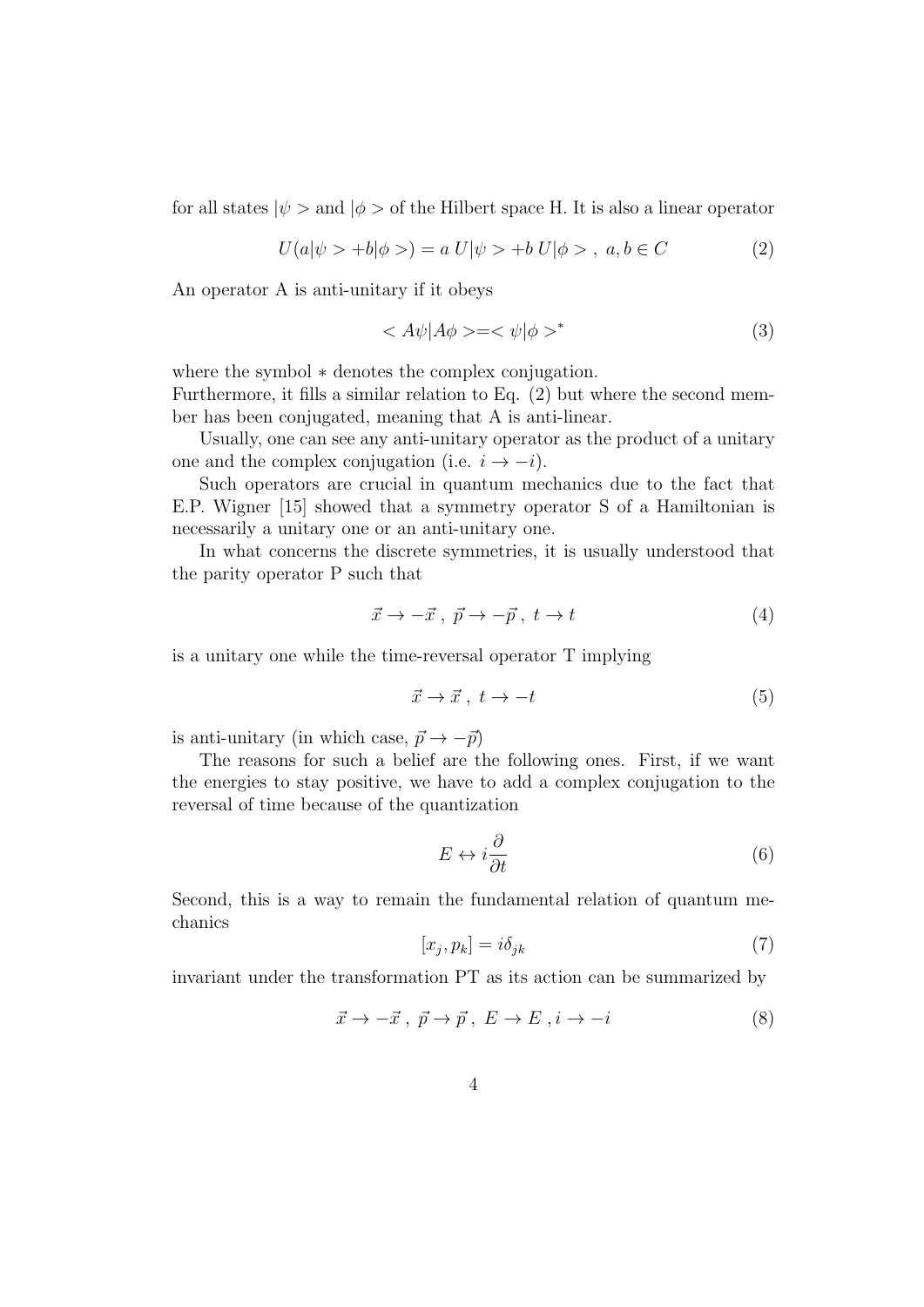These developments suggest that both energies and masses are positive. These signs are thus related to an anti-unitary PT.

We argue that they can be understood in a different way.

Indeed, Eq.  $(6)$  is coherent with T being unitary if we allow the energy to be negative while Eq. (7) is still true under a unitary PT in which case Eq. (8) has to be replaced by

$$
\vec{x} \to -\vec{x}, \ \vec{p} \to -\vec{p}, \ E \to -E, i \to i \tag{9}
$$

The fact that the sign of the energy changes has consequences on masses. This can be seen, for example, through the Einstein relation  $E = m$ .

Thus we have two options. The usual one, dealing with an anti-unitary PT symmetry and ensuring the energies and masses to stay positive together, and the one we propose, that is a unitary PT symmetry (P and T are both unitary operators) which allows energies and masses to simultaneously be negative.

Note that this second path is in perfect agreement with what we know about the Lorentz group. Indeed, being defined as the group of matrices  $\Lambda$ satisfying

$$
\Lambda^T g \Lambda = g, \ g = diag(1, -1, -1, -1)
$$

where  $\Lambda^T$  is the transpose of  $\Lambda$ , the entire Lorentz group is composed of four components [16]

- $\bullet$   $L_{+}^{\mathsf{T}}$
- $L_{-}^{T} = P L_{+}^{T}$
- $L^{\downarrow}_{-} = T L^{\uparrow}_{+}$
- $L_{+}^{\downarrow} = P T L_{+}^{\uparrow}$

where the subscript  $\pm$  denotes the signs of the determinant of  $\Lambda$  while the superscript refers to the signs of the first element of this matrix.

As is well known, there are transformations that maps one component into another. These transformations are nothing but the parity and time-reversal operators realized here through

$$
P = diag(1, -1, -1, -1), \ T = diag(-1, 1, 1, 1)
$$
 (10)

Let us take a while here to notice that both P and T being realized through such matrices are linear and unitary.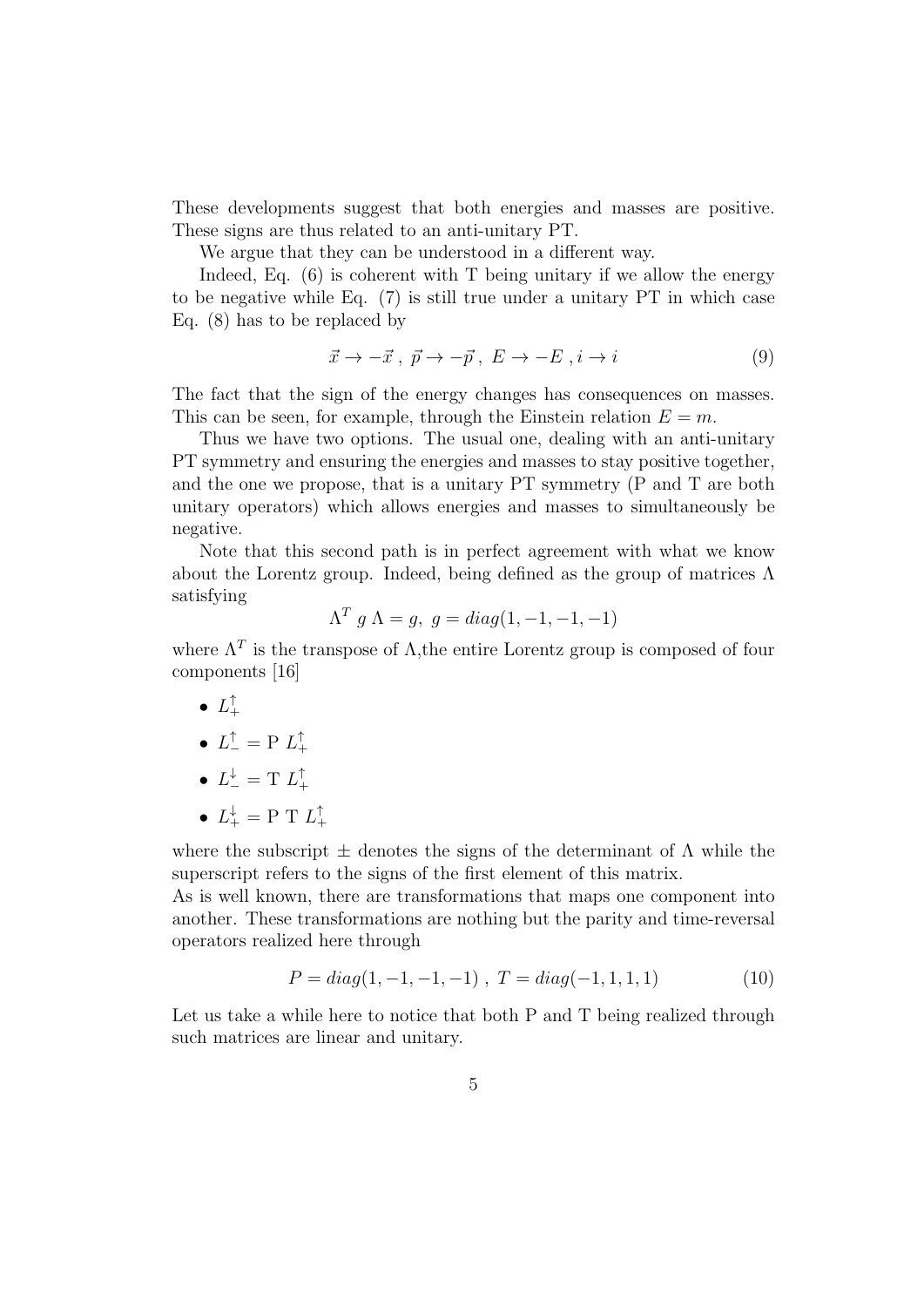Only a few components do form a group, i.e.  $L_+^{\dagger}$  (named the restricted Lorentz group ; it is the one considered by physicists exclusively concerned with positive masses and energies ),  $L_+^{\uparrow} \cup L_-^{\uparrow}$  (named the orthochronous Lorentz group),  $L_+^{\uparrow} \cup L_+^{\downarrow}$  (named the proper Lorentz group ),  $L_+^{\uparrow} \cup L_-^{\downarrow}$  and the set of four components referred to as the entire Lorentz group.

Only one of these options, the proper Lorentz group, is recognized as a known Lie group, namely *SO*(1*,* 3)

$$
L_+^{\uparrow} \cup PTL_+^{\uparrow} \Rightarrow SO(1,3)
$$

If we now add to these transformations the four abelian translations and their PT version, we obtain two components generating a subgroup of the entire Poincaré group. One thing well-known about this group is that it admits two Casimir operators, the first one having the square of the mass as eigenvalues. The only requirement on these eigenvalues is their reality. The mass itself can thus be positive or negative. Besides, the meaning of the second Casimir operator constructed from the Pauli-Lubanski 4-vector is clear when limited to isotropy groups. In this case, one can choose a particular time-like momentum 4-vector, say

$$
\begin{pmatrix} m \\ 0 \\ 0 \\ 0 \end{pmatrix} \tag{11}
$$

and see that the second Casimir operator is related, up to the square of the mass (again...), to the spin of the particles. These are very well-known facts.

Now, let us have a look on the 4-vector (11). If the mass is positive (respectively negative), it belongs to the future (respectively past) light cone. An orthochronous transformation is realized through a matrix whose first element is bigger than one (it is the "*↑*" symbol). So, when applied to a 4-vector like Eq. (11), it gives rise to another time-like 4-vector within the same part of the cone light : if the mass is positive and the 4-vector belongs to the future part, its image will also stand in the future part. If the mass is negative, the 4-vector lives in the past part and stays in this part after an orthochronous transformation. Only antichronous transformations (the "*↓*" symbol) can join the two parts. If the mass is positive at the start and the four-vector oriented from past to future, it will change its direction but also the sign of the associated mass. This is due to the fact that the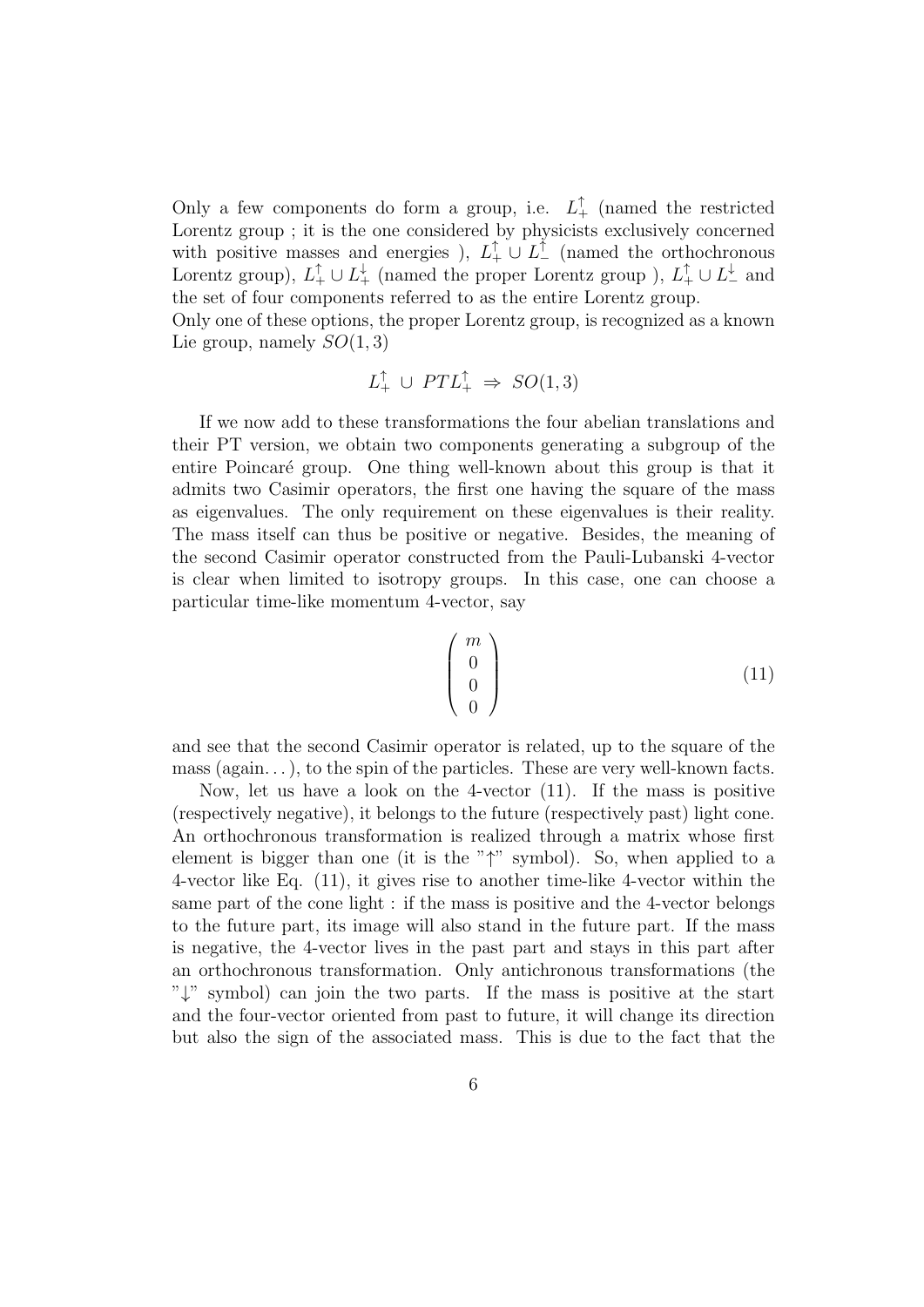antichronous transformations result from the application of a unitary  $PT (=$ *−diag*(1*,* 1*,* 1*,* 1)) on the orthochronous ones, changing the sign of the first component of 4-vectors. And if the mass becomes negative, so is the energy through the Einstein relation  $E = m$  for a relativistic particle at rest.

# **3 Realization of the unitary PT symmetry for the Dirac equation**

Let us now see the impact of a unitary PT transformation on the Dirac equation.

For recall, the covariant Dirac equation is written as [17]

$$
(\gamma^{\mu}p_{\mu} - m)\psi = 0 \tag{12}
$$

with the Dirac matrices satisfying

$$
\{\gamma^{\mu}, \gamma^{\nu}\} = 2g^{\mu\nu} , g = diag(1, -1, -1, -1)
$$
 (13)

We realize these matrices through the so-called Dirac representation i.e.

$$
\vec{\gamma} = \begin{pmatrix} 0 & \vec{\sigma} \\ -\vec{\sigma} & 0 \end{pmatrix}, \ \gamma^0 = \begin{pmatrix} I & 0 \\ 0 & -I \end{pmatrix} \tag{14}
$$

where the  $\vec{\sigma}$  are the Pauli matrices.

The usual unitary parity operator P is realized through

$$
\psi(t, \vec{x}) \to \gamma^0 \psi(t, -\vec{x}) \tag{15}
$$

In what concerns a unitary time-reversal, we have to ask for

$$
T_U(i\gamma^0\partial_t + i\gamma^j\partial_j - m)T_U^{-1}T_U\psi(x) = (-i\gamma^0\partial_t + i\gamma^j\partial_j - m)\psi'(x') = 0 \quad (16)
$$

with

$$
x = (t, \vec{x}) \rightarrow x' = (-t, \vec{x}) \tag{17}
$$

In other words, we have to search for a matrix  $T_U$  anticommuting with  $\gamma^0$ and commuting with each of the  $\gamma^{j}$ 's. This matrix is  $\gamma^{1}\gamma^{2}\gamma^{3}$ . Up to a phase, the action of the time reversal as a unitary operator is thus marked by

$$
\psi(t, \vec{x}) \to \gamma^1 \gamma^2 \gamma^3 \psi(-t, \vec{x}) \tag{18}
$$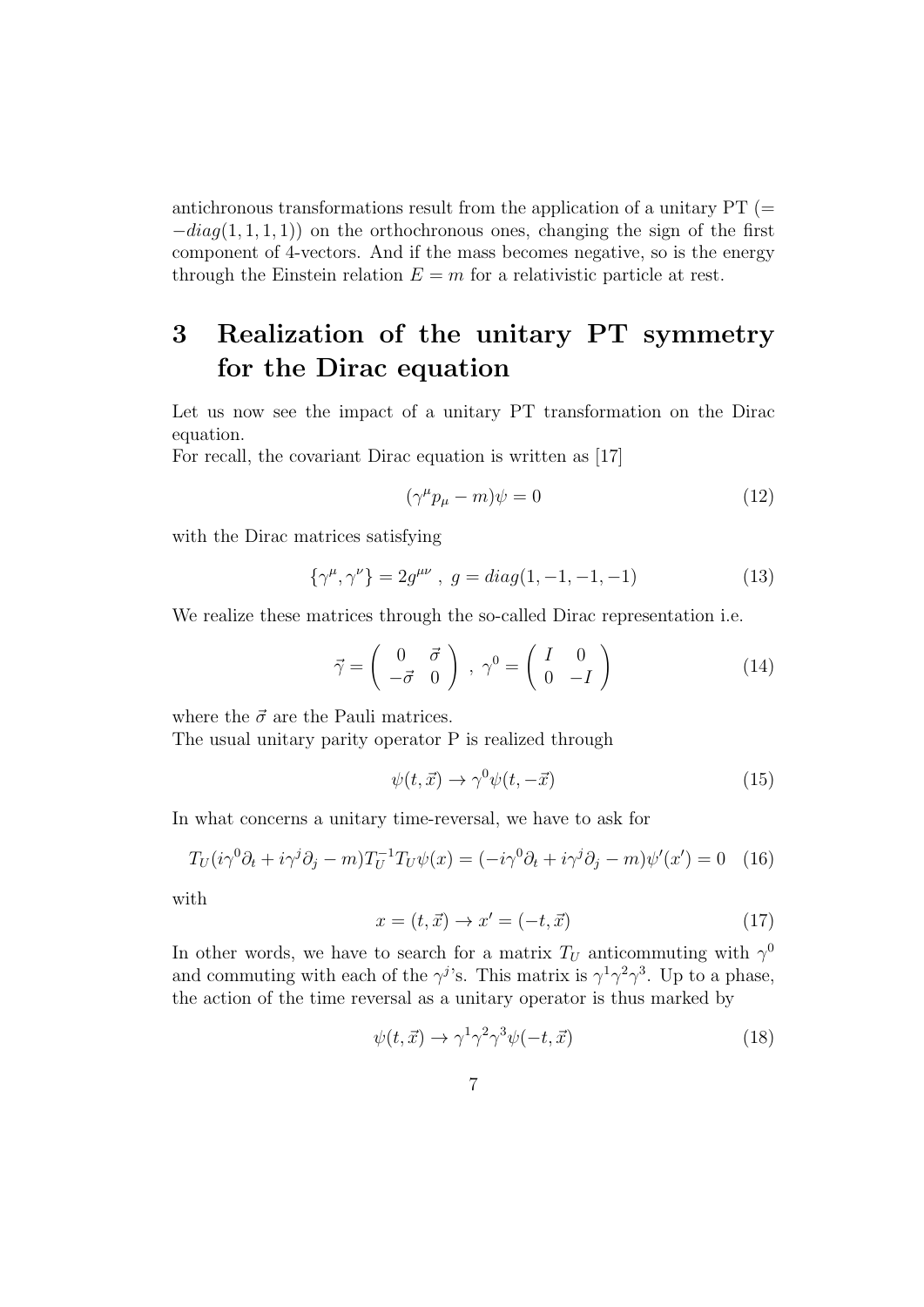Combined with the parity operator (15), we are led to the following unitary PT transformation

$$
\psi(t, \vec{x}) \to i\gamma^0 \gamma^1 \gamma^2 \gamma^3 \psi(-t, -\vec{x}) = \gamma^5 \psi(-t, -\vec{x}) \tag{19}
$$

The PT-symmetry within the Dirac formalism is not just only related to opposite space-time coordinates, it is also subtended by the  $\gamma^5$  matrix.

We are used to interpret this matrix as the one realizing the chirality operator. But it is not just so. Indeed, the  $\gamma^5$  matrix anticommutes with each of the  $\gamma^{\mu}$ 's. Acting on the Dirac equation (12), this implies that either the sign of each of the  $p_\mu$ 's has to change (which is expected in a unitary PT symmetry) or, in an equivalent way, the mass has to become negative. Such developments can also be found in the quantum field theory context [18] where it was quoted that the  $\gamma^5$  chiral transformation is associated to the fact that the sign of the mass term in the Lagrangian is reversed. Let us also mention as an aside that the  $\gamma^5$  matrix has also been associated to the charge operator [19]. More precisely, in [19], it was required that the Dirac parity operator should always be of the form (15) whether it is defined in the fermion or antifermion wavefunction space. And this had consequences that the fermion field and the charge-conjugate (related to  $\gamma^5$ ) antifermion field obey opposite-mass Dirac equations. However, despite of the fact that this approach is close to ours, it is different in the sense that we are not only in the QFT field but mostly because we are concerned here with negative energies.

Together with previous remarks, this fact tends to prove that the matrix  $\gamma^5$  has not yet revealed all its wealthes...

Anyway, the matrix  $\gamma^5$  is essentially considered here as the one for what we call a M-symmetry :  $m \to -m$ . Such a symmetry is naturally connected to a unitary PT-transformation.

Let us now analyse the impact of such considerations on the four solutions of the Dirac equation.

As well known, the free Dirac equation (12) has positive as well as negative energies  $p_0 = \pm E_p = \pm$ *√*  $p^2 + m^2$ . The four solutions consist in two solutions with positive energies  $E = E_p$  (spin up and spin down, respectively, according to the eigenvalues of the third component of the spin vector  $S_3 = \frac{1}{2}$  $\frac{1}{2}$  *diag*(1, -1, 1, -1)) which write in the p-representation (in which  $p_{\mu}$ )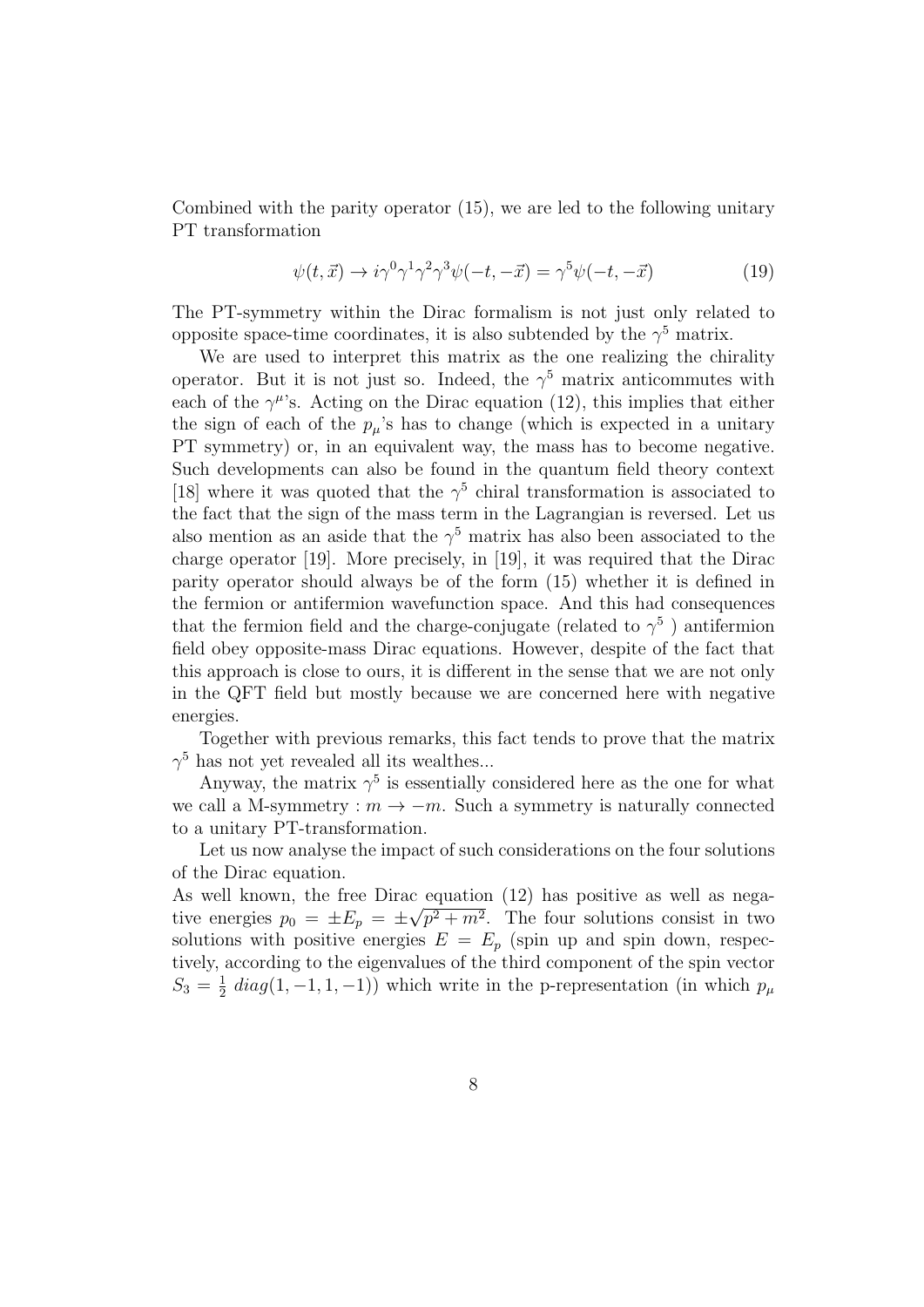now stand for eigenvalues)

$$
\psi_1^+ = \sqrt{\frac{E+m}{2E}} e^{i(\vec{p}.\vec{x} - Et)} \begin{pmatrix} 1 \\ 0 \\ \frac{p3}{E+m} \\ \frac{p1+ip2}{E+m} \end{pmatrix} , \quad \psi_2^+ = \sqrt{\frac{E+m}{2E}} e^{i(\vec{p}.\vec{x} - Et)} \begin{pmatrix} 0 \\ 1 \\ \frac{p1-ip2}{E+m} \\ -\frac{p3}{E+m} \end{pmatrix}
$$
(20)

and two solutions with negative energies  $E = -E_p$  (spin up and spin down, respectively)

$$
\psi_1^- = \sqrt{\frac{E - m}{2E}} e^{i(\vec{p}.\vec{x} - Et)} \begin{pmatrix} \frac{p^3}{E - m} \\ \frac{p1 + ip^2}{E - m} \\ 1 \\ 0 \end{pmatrix}, \ \psi_2^- = \sqrt{\frac{E - m}{2E}} e^{i(\vec{p}.\vec{x} - Et)} \begin{pmatrix} \frac{p1 - ip^2}{E - m} \\ -\frac{p^3}{E - m} \\ 0 \\ 1 \end{pmatrix}
$$

which are replaced by two solutions with positive energies  $E = E_p$  (spin down and spin up, respectively)

$$
\chi_1^+ = \sqrt{\frac{E+m}{2E}} e^{-i(\vec{p}.\vec{x}-Et)} \begin{pmatrix} \frac{p3}{E+m} \\ \frac{p1+ip2}{E+m} \\ 1 \\ 0 \end{pmatrix} , \ \chi_2^+ = \sqrt{\frac{E+m}{2E}} e^{-i(\vec{p}.\vec{x}-Et)} \begin{pmatrix} \frac{p1-ip2}{E+m} \\ -\frac{p3}{E+m} \\ 0 \\ 1 \\ 1 \end{pmatrix}
$$
(21)

by the transformation

$$
\vec{p} \to -\vec{p} \,, \ E \to -E \tag{22}
$$

Actually, the states (21) are solutions of a slightly different Dirac equation

$$
(\gamma^{\mu}p_{\mu}+m)\chi=0
$$

The changes (22) are attributed to Feynman [20] and Stueckelberg [21], independently. They were motivated by two reasons : first, keep positive energies only and second, give a physical interpretation to these states. Indeed, in case of an electromagnetic interaction, the corresponding negative energy solutions don't give back a meaningful Pauli equation at the non-relativistic limit while the new positive energy ones (21) do with an electric charge having been replaced by its opposite. This is what have led physicists to interpret these new solutions as the ones associated with antimatter.

Let us now analyse these solutions (20) and (21) by keeping in mind that both energies and masses can be simultaneously negative.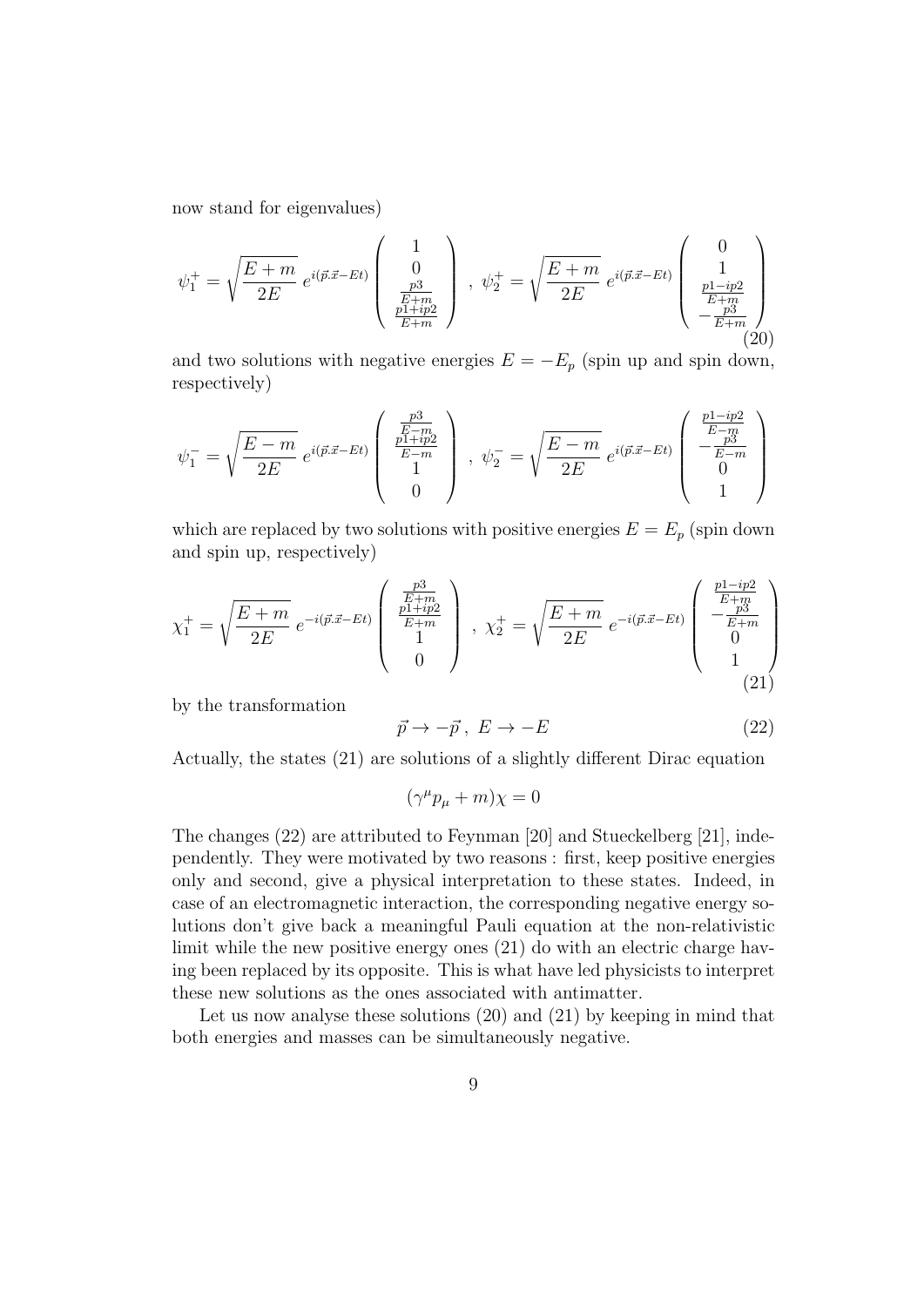Besides the bi-spinors, we notice that the link matter-antimatter is related to the following transformation of the exponential

$$
e^{i(\vec{p}.\vec{x}-Et)} \to e^{-i(\vec{p}.\vec{x}-Et)} \tag{23}
$$

which can be performed in three different ways.

First, the complex conjugation : this is the path followed by Dirac [22]. Its anti-unitary charge conjugation operator is just the complex conjugation in the Majorana representation but writes

$$
C = i\gamma^2 \mathbf{C} \tag{24}
$$

in representation (14). It is easy to verify that

$$
C \psi_1^+(x) = \chi_2^+(x) , C \psi_2^+(x) = -\chi_1^+(x)
$$
 (25)

The anti-unitary charge conjugation operator thus transforms positive energy and mass fermions into positive energy and mass anti-fermions. The mix between  $\psi_1 - \chi_2$ ,  $\psi_2 - \chi_1$  in Eqs (25) is related to the fact that the charge conjugation operator is such that

$$
\vec{x} \to \vec{x}, \ \vec{p} \to -\vec{p} \Rightarrow \vec{L} \to -\vec{L} \tag{26}
$$

Consequently, the sign of the spin vector has also to change in order to stay coherent. This implies that *C* acts on spin up (resp. down)  $\psi$ -states to give spin up (resp. spin down)  $\chi$ -states. Let us insist on the fact that these developments concern the first quantization field only. In quantum field theory, the charge conjugation operator is somewhat different and appears, in particular, to be unitary.

Second, the transformation (22) : it is what Feynman (and Stueckelberg) proposed. This is associated to an anti-unitary PT transformation in the quantum field theory context. However, when we limit ourselves to the first quantization as we do here, such a transformation cannot relate *ψ*-states to *χ*-states. Indeed, the anti-unitary reversal-time transformation would be the one ensuring a relation similar to (16)

$$
T_{AU}(i\gamma^{0}\partial_{t} + i\gamma^{j}\partial_{j} - m)T_{AU}^{-1}T_{AU}\psi(x) = (i\gamma^{0}\partial_{t} - i(\gamma^{j})^{*}\partial_{j} - m)\psi'(x') = 0
$$
 (27)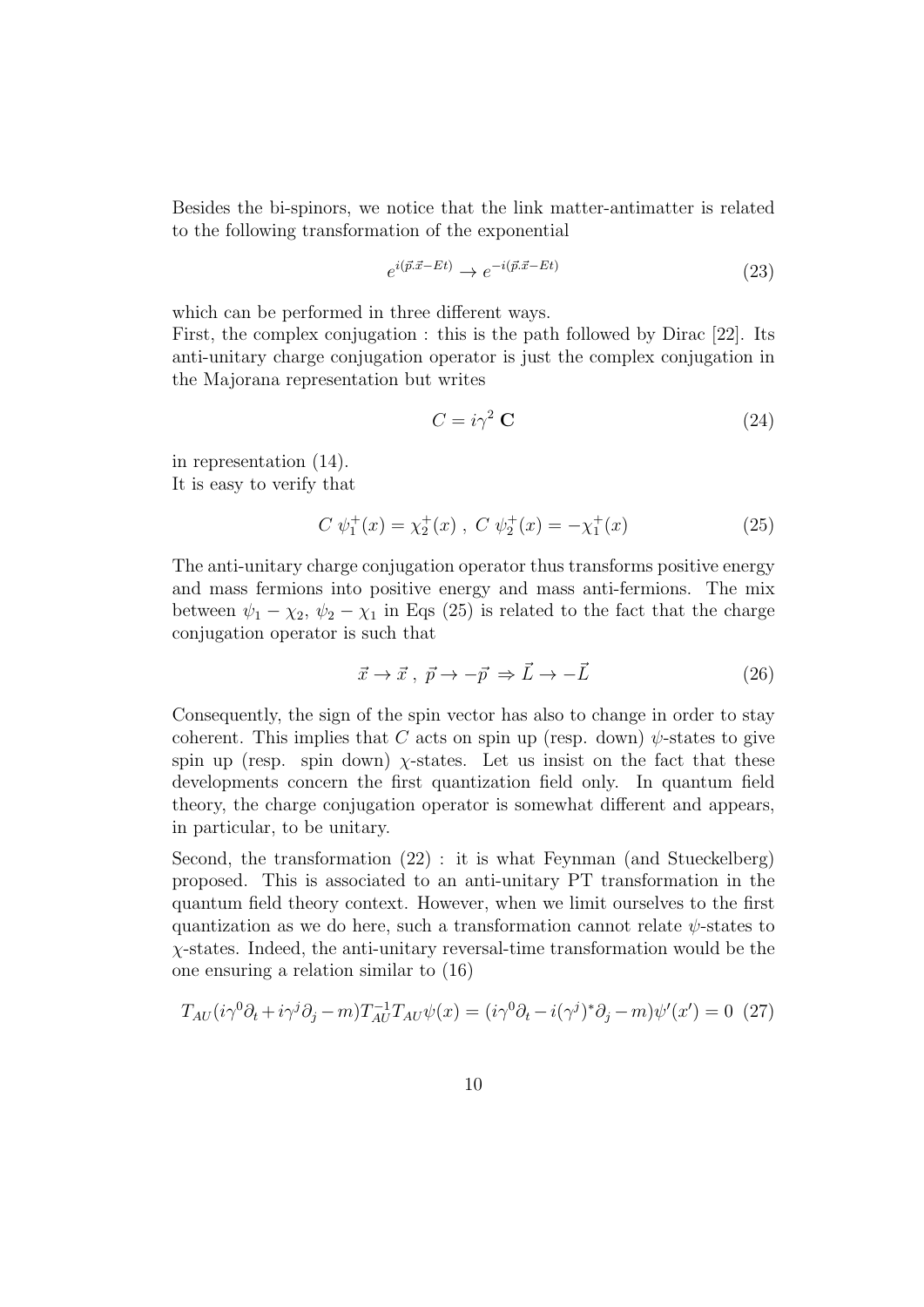meaning that  $T_{AU}$  has now to commute with  $\gamma^0$  and  $\gamma^2$  (the only matrix among the  $\gamma^j$ 's to have imaginary elements) and anticommute with  $\gamma^1$  and  $\gamma^3$ . In other words, the action of  $T_{AU}$  would be such that

$$
\psi(t,\vec{x}) \to i\gamma^1 \gamma^3 \psi(-t,\vec{x})^* \tag{28}
$$

for the Dirac equation we are concerned with. Combined with the parity (15), it gives rise to the following anti-unitary PT

$$
\psi(t, \vec{x}) \to i\gamma^0 \gamma^1 \gamma^3 \psi(-t, -\vec{x})^*
$$
\n(29)

which it is easy to see that it simply connects positive energy and mass fermions to positive energy and mass fermions

$$
\gamma^0 \gamma^1 \gamma^3 \psi_1^+(-x)^* = -\psi_2^+(x) , \ \gamma^0 \gamma^1 \gamma^3 \psi_2^+(-x)^* = \psi_1^+(x) \tag{30}
$$

This is in complete agreement with what we quoted in Section 2 : only unitary PT can rely the two parts of the light cone.

So, we come to the third proposal : a unitary PT as given in Eq. (19) which, let us insist on that point, does not only perform the change (23) by replacing the coordinates by their opposites but also implies the M-symmetry *m → −m*.

The explanation is obvious when considering the Dirac operator

$$
\begin{pmatrix}\nE - m & -\vec{\sigma} \cdot \vec{p} \\
\vec{\sigma} \cdot \vec{p} & -E - m\n\end{pmatrix}
$$
\n(31)

acting on bi-spinors to give 0. There are two options only : either you perform the changes (22) and leave in particular the negative energies to concentrate on positive ones

$$
\left(\begin{array}{cc} -E-m & \vec{\sigma}.\vec{p} \\ -\vec{\sigma}.\vec{p} & E-m \end{array}\right)
$$

or you choose to keep the negative energies but then, you are obliged to consider, simultaneously, negative masses

$$
\left(\begin{array}{cc} E+m & -\vec{\sigma}.\vec{p} \\ \vec{\sigma}.\vec{p} & -E+m \end{array}\right)
$$

So, this third solution, based on a unitary PT, also leads to the solutions (21)

$$
\gamma^5 \psi_1^+(-x) = \chi_1^+(x) , \ \gamma^5 \psi_2^+(-x) = \chi_2^+(x) \tag{32}
$$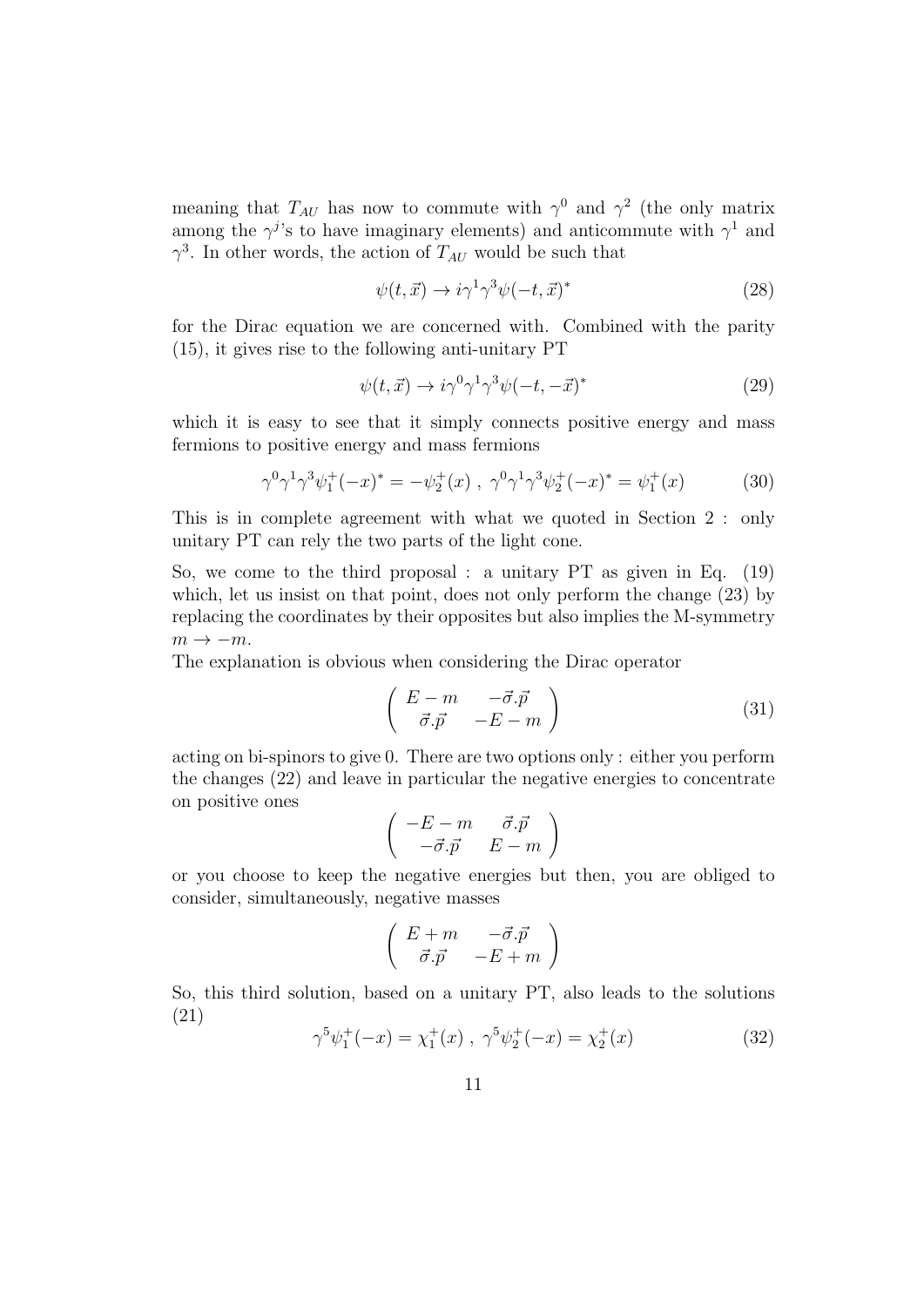as it can be easily verified, with the difference that the anti-fermions (21) now have negative energies and masses.

We insist on that fact : the  $\chi$ -states as in Eq. (21) remain the same but are interpreted in a different way. Under the unitary PT transformation, the following changes arise

$$
E \to -E \; , \; m \to -m \; , \; x_\mu \to -x_\mu \; , \; p_\mu \to -p_\mu
$$

but they leave the different elements of the *χ*-states invariant whether it is the normalization factor

$$
\sqrt{\frac{E+m}{2E}}
$$

$$
e^{-i(\vec{p}.\vec{x}-Et)}
$$

the plane wave part

or the fractions inside the bi-spinors because the signs of both numerators and denominators simultaneously change.

Another point is the fact that, in Eq.(32), by opposition to Eq.(25), the unitary PT connects the sectors  $\psi_1 - \chi_1$ ,  $\psi_2 - \chi_2$ . This is due to the transformations of such an operator on position, momentum and angular momentum operators

$$
\vec{x} \to \vec{x}, \ \vec{p} \to \vec{p} \Rightarrow \vec{L} \to \vec{L} \tag{33}
$$

(compare with Eq.(26)) implying the conservation of the spin vector. This implies that unitary  $PT$  acts on spin up (resp. spin down)  $\psi$ -states to give spin up (resp. spin down)  $\chi$ -states.

## **4 Conclusion**

We have shown that negative masses can take place in relativistic quantum mechanics up to the condition of being related to negative energies. The unitary PT transformation we propose acts on states associated with positive energy and mass fermions to give states associated with negative energy and mass anti-fermions. This is an alternative to the anti-unitary charge conjugation operator leading to the same states but then subtended by positive energy and mass anti-fermions.

We argue, in complete agreement with [11], that there are two types of antimatter. The "classical" one, created in laboratories and associated with an anti-unitary PT, and the primordial antimatter reached by the unitary PT,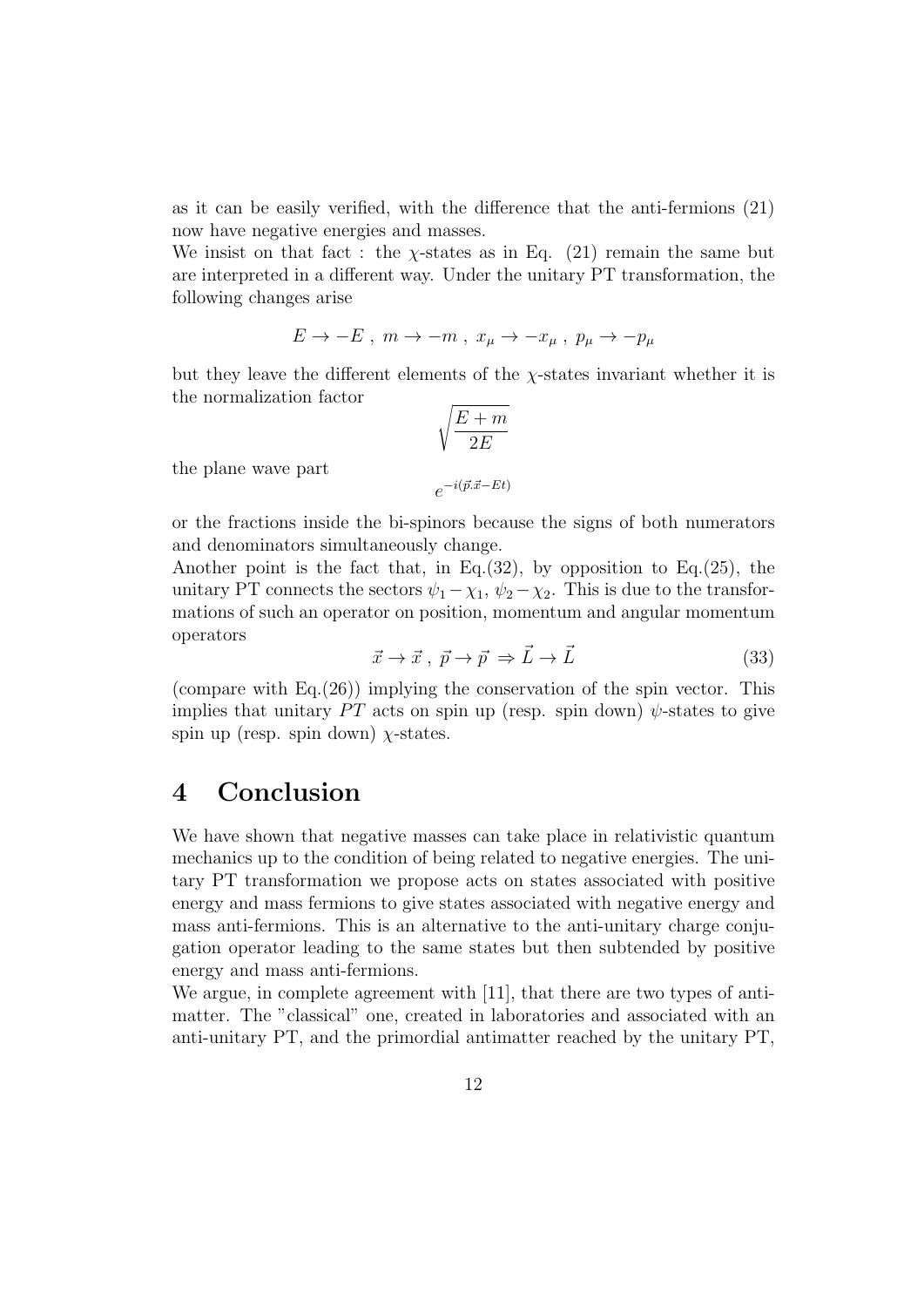composed of the same elements, this time with a negative mass and energy. It is this antimatter of negative mass (what we call negative antimatter) which is responsible for the acceleration of cosmic expansion, for the confinement of positive mass objects, the spiral structure, strong gravitational lens effects and so on.

Is there any place for a (unitary or anti-unitary) charge conjugation operator leading to this negative antimatter ? This question remains open at this stage as well as the extension of our results to the quantum field theory context.

## **References**

- [1] H. Bondi, Rev. Mod. Phys. **29** (1957) 423
- [2] W. B. Bonnor, Gen. Rel. and Gravit. **21** (1989) 1143
- [3] M.A. Markov, JETP **7** (1937) 603
- [4] M.A. Markov, Nucl. Phys. **55** (1964) 130
- [5] Jonathan Belletête and M.B. Paranjape, Int. J. of Modern Physics **D22** (2013) 1341017
- [6] Richard T. Hammond, Eur. J. of Physics **36** (2015) 025005
- [7] Saoussen Mbarek and M.B. Paranjape, Phys. Rev. **D90** (2014) 101502 (R)
- [8] V.V. Dvoeglazov, Z. Naturforsch. **A71** (2016) 345
- [9] M. A. Khamehchi et al., Phys.Rev.Lett. **118** (2017) 155301
- [10] Adam G. Riess et al., The Astronomical Journal **116** (1998) 1009
- [11] J.-P. Petit and G. D'Agostini, Mod. Phys. Lett. **A29** (2014) 1450182
- [12] J.-P. Petit and G. D'Agostini, Astrophysics and Space Science **363** (2018) 139
- [13] Yu Hsin-Chen and Sheng D. Chao, J. of the Chinese Chem. Soc. **65** (2018) 654